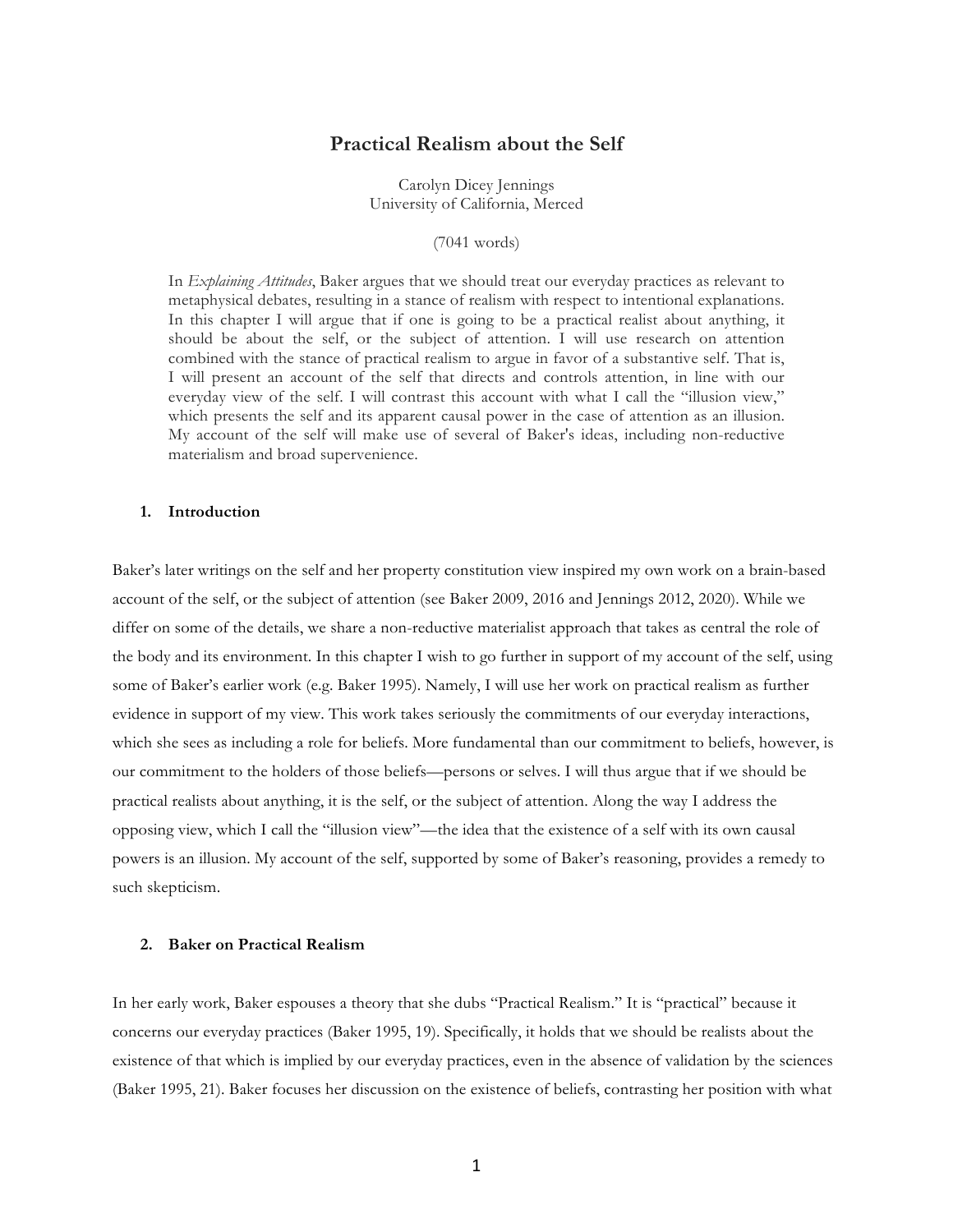she calls "the standard view." According to the standard view, Baker says, beliefs are reducible to brain states; if a belief cannot be so reduced, then it doesn't exist (Baker 1995, 6). She claims, instead, that our everyday practices serve as independent evidence for beliefs. Moreover, this independent evidence supports an understanding of beliefs as *not* reducible to brain states.

Baker's description of the standard view is intended to capture the most popular theories in philosophy of mind at the time of writing. These are listed as including type and token identity theories, constitution theories, functionalism, eliminative materialism, and certain relational views (Baker 1995, 8-12). Baker sees such theorists as committed to the standard view because they embrace naturalism: they see the standard view as the only alternative to dualism, they see science as supporting the standard view, and they think the standard view is the only way to explain how beliefs can have causal power (Baker 1995, 12-17). Baker rejects these claims, while nonetheless embracing naturalism. She calls her own view "radical relationism," which she takes to be a type of "non-reductive materialism" (Baker 1995, 156).

Take, for example, what Baker calls "the most detailed attempt to provide an explanatory role for belief": Dretske's relational account (Baker 1995, 62). Dretske's view is a version of the standard view because beliefs are taken to supervene on states or properties of the brain (Baker 1995, 57); it is a relational view because beliefs have meaning only in virtue of their role in bringing about a behavior by indicating something (Baker 1995, 58). Despite its virtues, Baker finds Dretske's account to fail due to a vicious circularity. Specifically, in Baker's description, Dretske finds beliefs to have causal power because they have meaning, and he finds them to have meaning because of their causal role in behavior (Baker 1995, 59). For Baker, this is one example of how the standard view has failed to find a non-circular explanation of beliefs. Yet, she finds that instead of abandoning beliefs we should abandon the standard view, in favor of practical realism.

If we are practical realists—that is, if we are realists about the existence of that which is implied by our everyday practices—then we should accept the existence of beliefs, according to Baker. This is because our everyday practices depend on belief attributions, which are committed to the existence of beliefs. When we, for example, use a crosswalk to cross the street we are committed to the existence of nearby drivers' beliefs: the belief that we are in the crosswalk, that we have right of way, and that they should stop. If we were not committed to the existence of these beliefs, then it would be difficult to explain our behavior. For Baker, the commitments of these everyday practices trump our inability to explain the physical basis of belief; even if we can't make sense of belief within a naturalistic worldview, we should accept the existence of beliefs.

Further, Baker finds that our everyday practices support a radically relational understanding of belief. This form of relationism is "radical" because it rejects the microphysical reduction inherent in the standard view.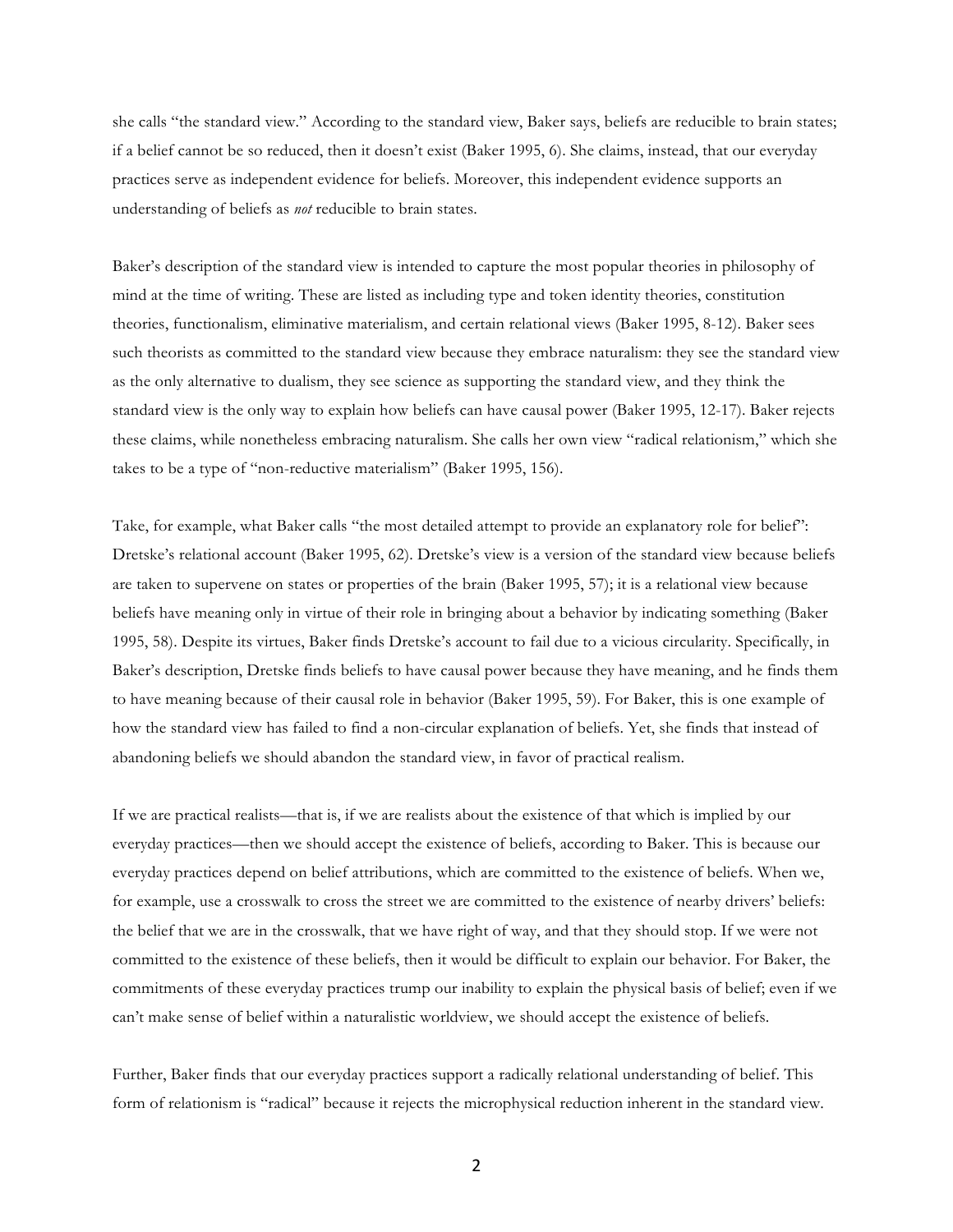Baker thinks we have focused on microphysical reduction due to a conflation of constitution with supervenience. That is, we think of beliefs as microphysically reducible because we believe they are constituted by brain states, and so must supervene on brain states. Baker argues forcefully against this idea using the concept of multiple realizability: certain processes or mechanisms can be realized in multiple ways, such that even if an instance of such a process or mechanism is constituted in a particular way it need not supervene on that particular constitution (Baker 1995, 132). Take the example of physical currency: the United States dollar may be constituted by paper, but it does not supervene on paper, since it might be constituted in other ways (e.g. plastic).

As with currency, Baker sees beliefs as multiply realizable. This is because "one's state of believing that p depends on global properties…of whole organisms" (Baker 1995, 22). In other words, beliefs are states held by persons, not their parts: "belief is a global state of a whole person, not of any proper part of the person, such as the brain" (Baker 1995, 153). We don't say that necks or knees believe, we say that people believe. We might hold that specific beliefs are constituted by specific parts of a person, such as specific neural circuits in the brain, while also holding that they could be constituted by other neural circuits.

Put another way, the reason that currency and beliefs are multiply realizable with respect to their constituent parts is that they concern phenomena at a different scale than those parts, that engage with other phenomena at their own scale. That is, Baker sees beliefs as relational, holding between persons and their environments. It is because beliefs are relational at this scale that they "do not supervene on local microstructure" (Baker 1995, 63). That is, they may be constituted by particular neural circuits, but they do not supervene on those circuits, since they have to do with the relationship between those circuits as part of a person and the environment of the person in question. As Baker sees it, constitution has to do with objects and their parts, whereas supervenience has to do with the properties of those objects, which may depend on other objects: thus, "supervenience relations (among properties) diverge from constitution relations (among things)" (Baker 1995, 132).

So, for Baker, beliefs may be constituted by brain states, but they are not reducible to brain states. This is because the distinctive properties of beliefs depend on the relationship of those brain states with other objects and states. This is what it means for beliefs to be held by persons in particular environments. This is a naturalistic view of beliefs, but one that differs significantly from the standard view that beliefs depend only on brain states; it is an early instance of *externalism*, the view that mental phenomena may depend on or be constituted by events that occur outside of the brain and body.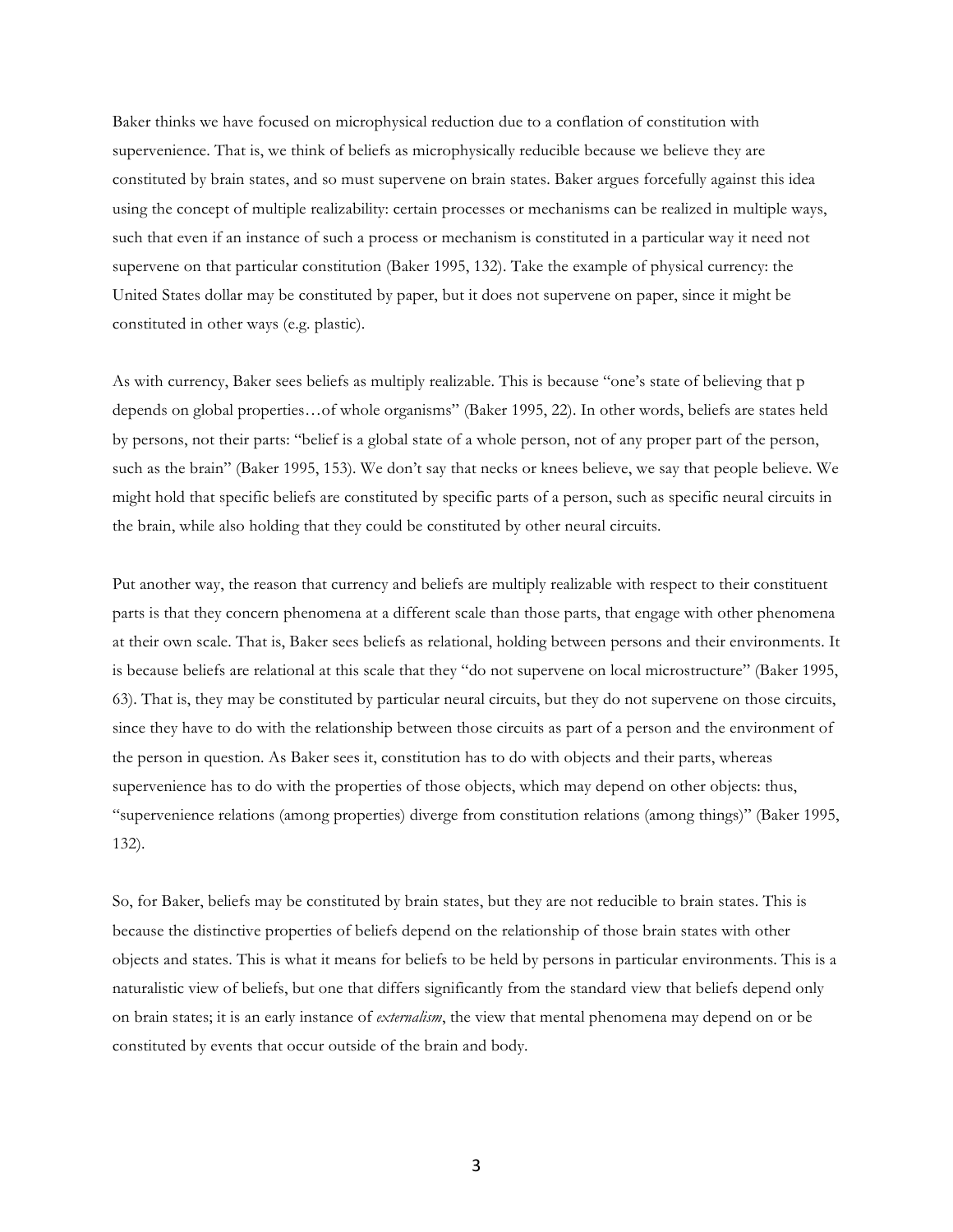Inspired by Baker, I apply her ideas to attention and the self. That is, I find that the self is constituted by brain states but is not microphysically reducible. I argue for this position below, first confronting an opposing position on the self: that it is an illusion. Like Baker, I see my project as an important remedy for skepticism, albeit in this case for skepticism about the existence of a self, rather than beliefs. I see practical realism about the self to be more basic than practical realism about beliefs, since beliefs are held by persons or selves. Thus, if we should be practical realists about anything, it is the self. I believe this coheres with Baker's own philosophical commitments, as I will explain below.

### **3. Illusion View**

The *illusion view*, as I am calling it, has to do with the concept of a self with causal power. That is, it has to do with the concept of mental causation by a self. Many have argued that this is an illusion, in part due to empirical evidence. They argue that the self is a mental construct, and that there is no reason to think of the self as something that does things. Instead, as Baker puts it, this view is that "selves are illusory products of the brain" (Baker 2016, 8).

Take, for instance, Wegner and Wheatley's now classic paper on the experience of mental causation (Wegner and Wheatley 1999). They show that when two people have control over a process, a participant can be fooled as to how extensive their own role was in that process merely by inducing a thought that aligns with the outcome of that process. In Wegner and Wheatley's view, which is inspired by Hume, causation is inferred from the conjunction of two events that are close to one another in time, when other explanations of the "caused" event are not available. In the case of mental causation, we might infer that a thought that occurred before an action is a cause of that action if it is related to that action and other potential causes are not apparent. In their experiment on the topic, Wegner and Wheatley found that participants who were induced to have thoughts regarding a particular outcome were more likely to judge themselves as having a larger role in the process of bringing about that outcome, depending on the timing of that induction. Wegner and Wheatley think that in the normal case we mistake our conscious thoughts as being effective, when really only unconscious mechanisms have an impact on our behavior: "the real causal mechanisms underlying behavior are never present in consciousness. Rather, the engines of causation are unconscious mechanisms of the mind" (Wegner and Wheatley 1999, 490).

Wegner and Wheatley are likely inspired, in part, by Libet's research a decade earlier (Libet 1985). Namely, Libet found a delay between unconscious mechanisms that predict our choices and our own awareness of making those choices: "the brain 'decides' to initiate or, at least, to prepare to initiate the act before there is any reportable subjective awareness that such a decision has taken place" (Libet 1985, 536). Given the ability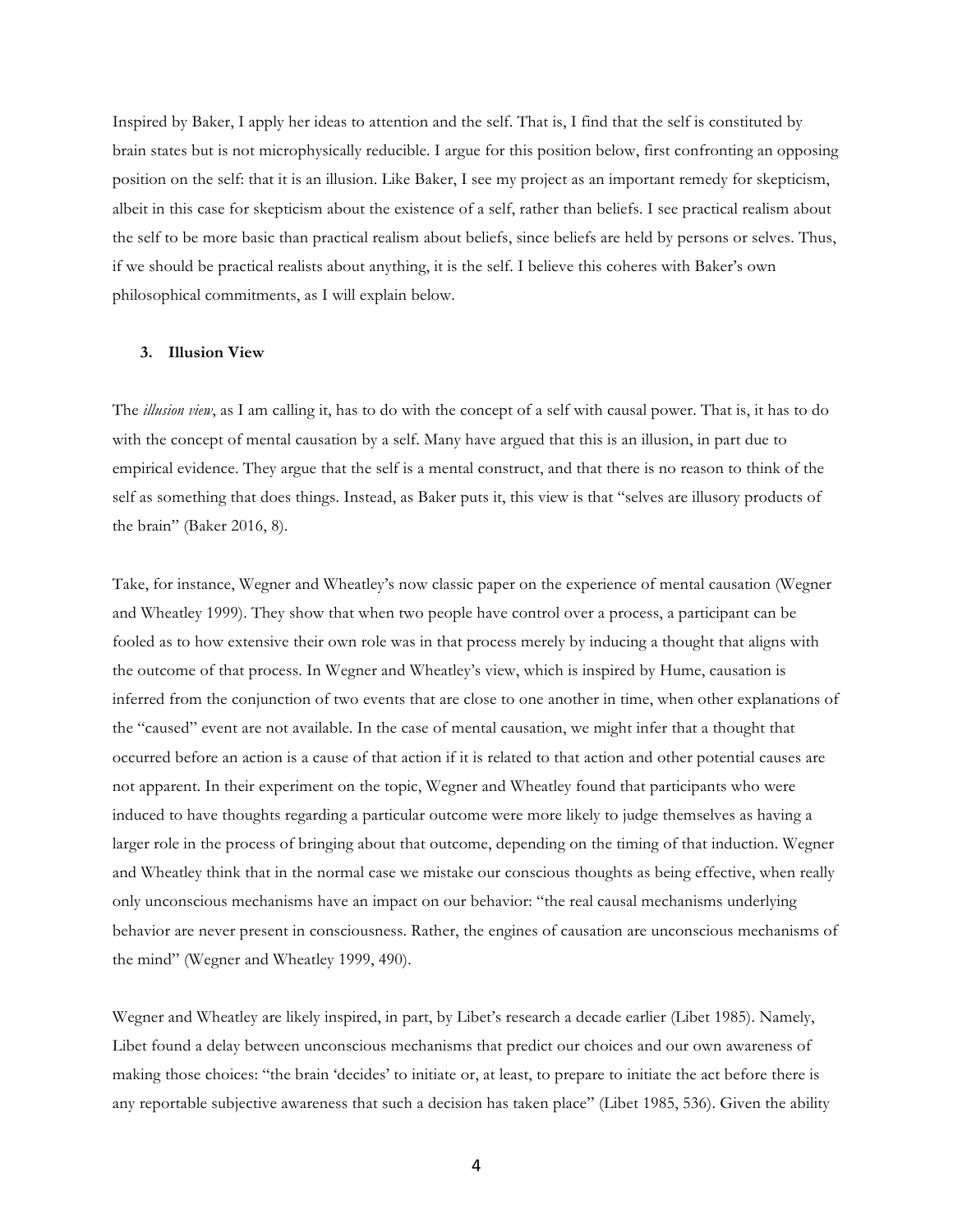for others to predict our choices before we are subjectively aware of them, it seems reasonable to see unconscious mechanisms as having the real causal power here. Yet, some have argued that the apparent neural tendencies that these predictions are based on are an artefact of the data processing in this study: Libet lines up the neural oscillations prior to the act, and background neural oscillations tend to ramp up before an act of this kind (i.e. a "spontaneous" act that is allowed to occur only when background oscillations have ramped up in this way; cf. Schurger, Sitt, and Dehaene 2012). Further, Libet found that these tendencies can be vetoed by the participant (Libet 1985; see also Schultze-Kraft, et al. 2016). So Libet's finding shows that there are unconscious influences on our choices before we make them, but not that our conscious experience is ineffectual. Thus, even if we align the self with consciousness, Libet's findings do not show us that the self does not have causal power. For that we would need further evidence, such as that put forward by Wegner and Wheatley.

From within philosophy, Metzinger likewise argues that the self is a construct, drawing in part on Wegner and Wheatley's findings (Metzinger 2004, 406). For Metzinger, this illusion extends to all phenomenal objects: "what you subjectively experience as an integrated object possessing a transtemporal identity (e.g., the book you are holding in your hand) is being constituted by an ongoing process" (Metzinger 2004, 23). Similarly, he thinks we reify the self in our experience, seeing it as something substantive, rather than something we are in the process of creating. Yet, the illusion of self is different from that of other objects, Metzinger argues, since the self does not exist: "There is no one *whose* illusion the self could be, no one *who* is confusing herself with anything" (Metzinger 2004, 634).

The existence of the self is rejected by Metzinger, in part, because of the homunculus problem posed by Dennett (Metzinger 2004, 307). As Schneider puts it, "Dennett is clearly opposed to… theories purporting to explain cognitive capacities by generating a decomposition that ultimately boils down to an internal agent, or homunculus… the consciousness of the homunculus would itself need to be explained, so this sort of explanation is circular" (Schneider 2007, 317). In other words, posing a new internal agent cannot by itself help us to explain phenomena such as conscious perception, since the problem is how *any* agent can consciously perceive, including an internal one. But note that this problem does not show that the self does not exist, or even that an "internal agent" does not exist, only that introducing new selves does not by itself explain other phenomena.

In arguing against the existence of a self with causal power, Dennett goes further than the homunculus problem, citing evidence from split brain studies: "A central clue comes from the sort of phenomena uncovered by Michael Gazzaniga's research. According to Gazzaniga's view, the mind is *not* beautifully unified, but rather a problematically yoked together bundle of partly autonomous systems" (Dennett 1992,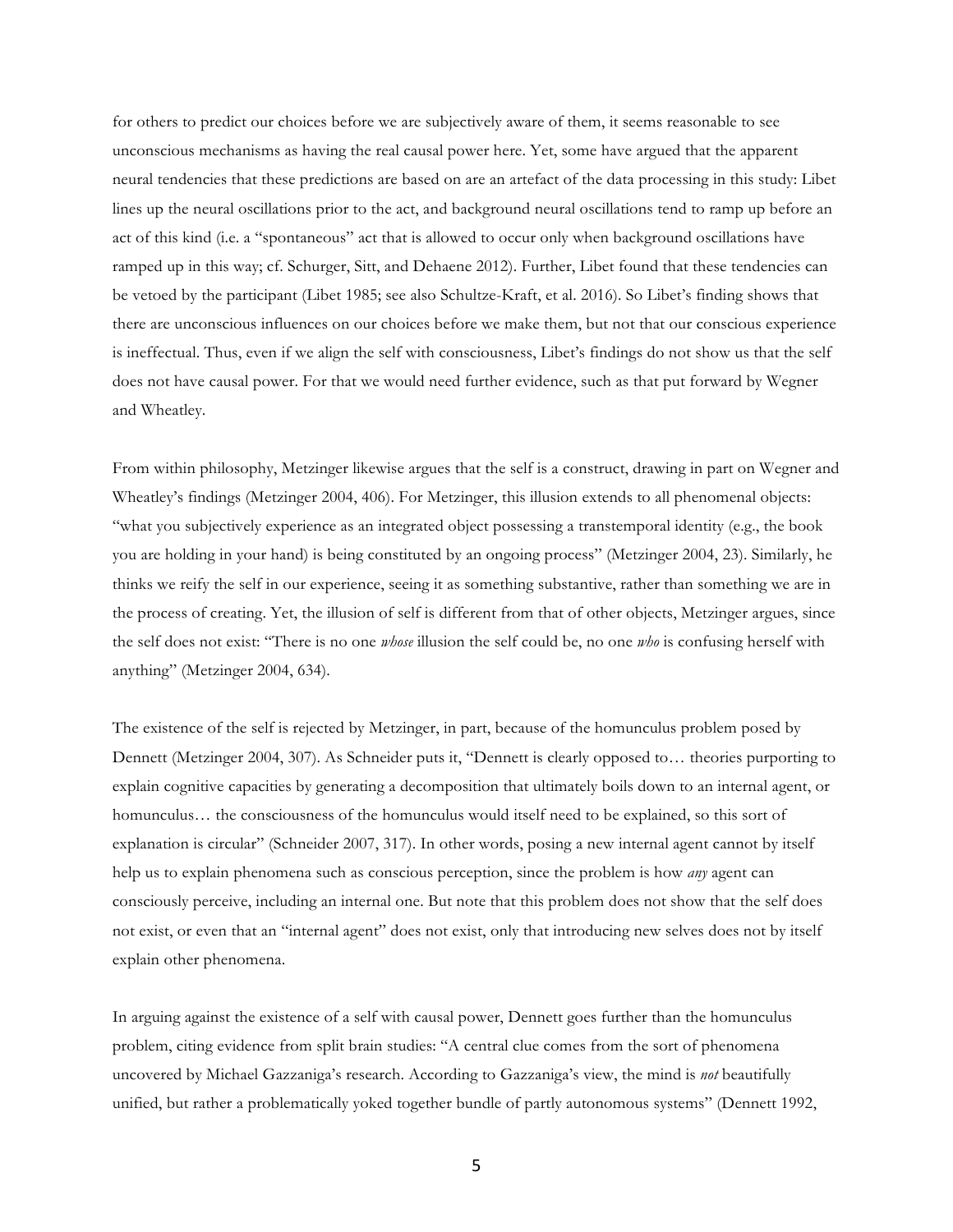111). Instead of saying that a new self has been created in the process of severing the corpus callosum in these patients, he argues that it makes more sense to see these studies as revealing that a person's "center of narrative gravity," or self-concept, can be split in two (see also Nagel 1971). Dennett argues that split-brain phenomena reveal that the brain is normally disunified, and that a unified self is an illusion. Yet, these patients also retain some unity, as Dennett illustrates through pain: "pain stimuli go to both hemispheres," so a painful stimulus is easily reported by these patients, regardless of the side of stimulation (Dennett 1992, 113). In fact, more recent work has claimed that "severing the cortical connections between hemispheres splits visual perception, but does not create two independent conscious perceivers within one brain" (Pinto, et al. 2017, 1231).1 Thus, we might simply say that the unity of selfhood is relative and that split-brain patients have a relatively disunified self, rather than two selves, avoiding the metaphysical problem (see also Schechter 2014).

In my view, we have ample evidence for the existence of a self that isn't well countered by the above. Like any substantive thing, we can be wrong about the self, mistaking something as due to the self when it is due to someone or something else, which I think is the best explanation of Wegner and Wheatley's findings. Further, there is a way in which our *understanding* of the self is constructed, just as our understanding of other substantive things (e.g., this book) is constructed; This does not mean that the *self* is constructed by us, anymore than other substantive things are constructed by us, which I think is the best way of responding to Metzinger. Finally, the self can be more or less disunified, but this doesn't by itself show that there isn't a self, against the claims of philosophers such as Dennett. We might, for instance, pin the question of whether there is a self on whether there are non-reducible causal powers attributable to the self, rather than on whether there is sufficient unity. In the next section I will discuss the evidence I take to point to the existence of a substantive self, later comparing this to Baker's own view of the self.

## **4. The Subject of Attention**

 

In line with Baker's stance of practical realism regarding beliefs, I see a case for practical realism regarding the self. Namely, the existence of the self is assumed in the way we interact with others. Specifically, the existence of a self with causal powers is so assumed. Take, for instance, our hesitation at the crosswalk, even when we obviously have right of way, and even when we are sure the driver has seen us—we hesitate because we are unsure what the driver will do with this information. We treat this as up to the driver, to a certain extent. And, if the driver chooses to speed on through, we might blame them for their behavior, perhaps even shout at them. This is because we think of them as responsible for this choice, and we want to have an impact on

<sup>1</sup> Interestingly, those born without a corpus callosum likewise reveal that information can still be shared across the hemispheres in its absence, although perhaps due to physiological changes not present in the split-brain case (Tovar-Moll, et al. 2014).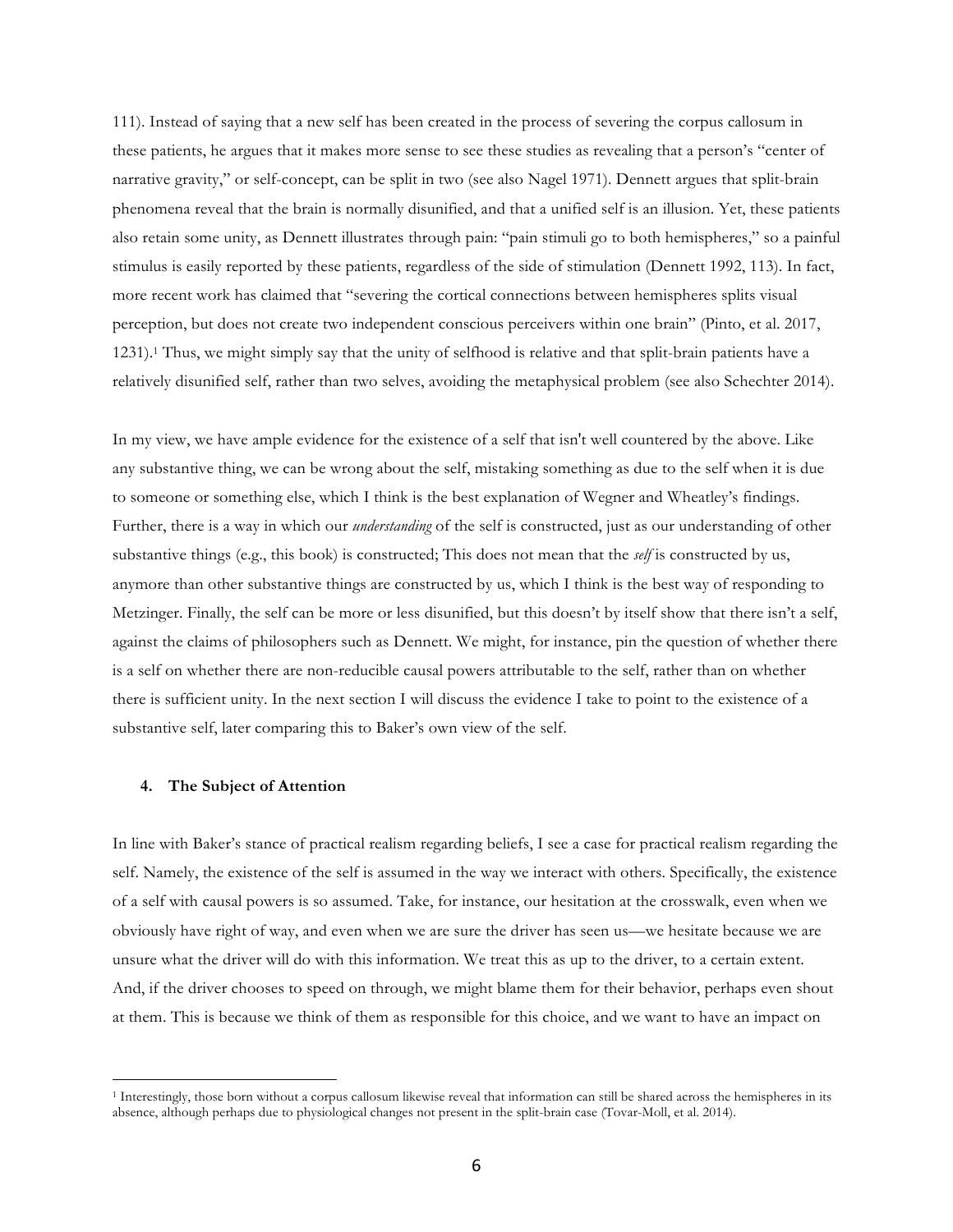their future choices. We might think of the driver's beliefs as having an impact on their decision, but we also think there is more to their decision, that it depends on the person, or self, in question.

The everyday assumption of the existence of a self with causal powers is especially evident, I think, in the way we think and talk about attention. Attention is said to be something that can be both "paid" and "grabbed." It is, for example, "paid" in the classroom but "grabbed" by advertising. The distinction between one's attention being paid or grabbed depends on a self who is either doing the paying or whose attention is being grabbed. In both cases, attention is a way of bringing about behavioral change. In one case, we pay attention to change our behavior in a way that aligns with our goals; in the other case, our behavior is changed by others in order to better align with theirs. So the assumption of a self that can pay attention is the assumption of a self with causal power.

Beyond speech, our everyday practices distinguish between attention that is driven by the self and attention that is driven by external forces. When we want to grab attention, we resort to fast movements, bright colors, and loud sounds. Social media use, for example, the sudden onset of red notifications. When we want someone to pay attention we try to be interesting to them, or to show them why they should be interested. Teachers do this, for example, by connecting classroom material with everyday life. We take something extra to be involved in the latter case due to the assumption that we are interacting with a self, who has the power to control attention. We tailor our behavior toward someone's attention depending on whether we need to involve the self or undermine it. In this way, our everyday practices assume the existence of a self.

Philosophers and scientists have long recognized that attention might be the place to look for mental causation by the self and have debated whether attention truly is evidence of a self. This comes up in a dispute between Bradley and James over one hundred years ago, and between Indian philosophers a couple millennia before that (Jennings 2020; Ganeri 2017; Jennings in press). In contemporary scientific debates, mental causation by the self is replaced with "executive control," and the question is whether there is a plausible account of attention based in executive control that is not reducible to local neural interactions. As I argue in my book, there is such an account: attention is directed by the self when the neural firing that occurs over a larger region and over a longer time period cumulates into oscillations with higher amplitudes than those of feedforward processing, such that the higher frequency, lower amplitude oscillations have power over the organism's behavior only at certain intervals in the lower frequency, higher amplitude oscillations (i.e. in the troughs; Jennings 2020).2

<sup>2</sup> This is closely related to Thomas Hills' account of "neurocognitive free will," except that his account involves a construct of self, rather than a true self (Hills 2019).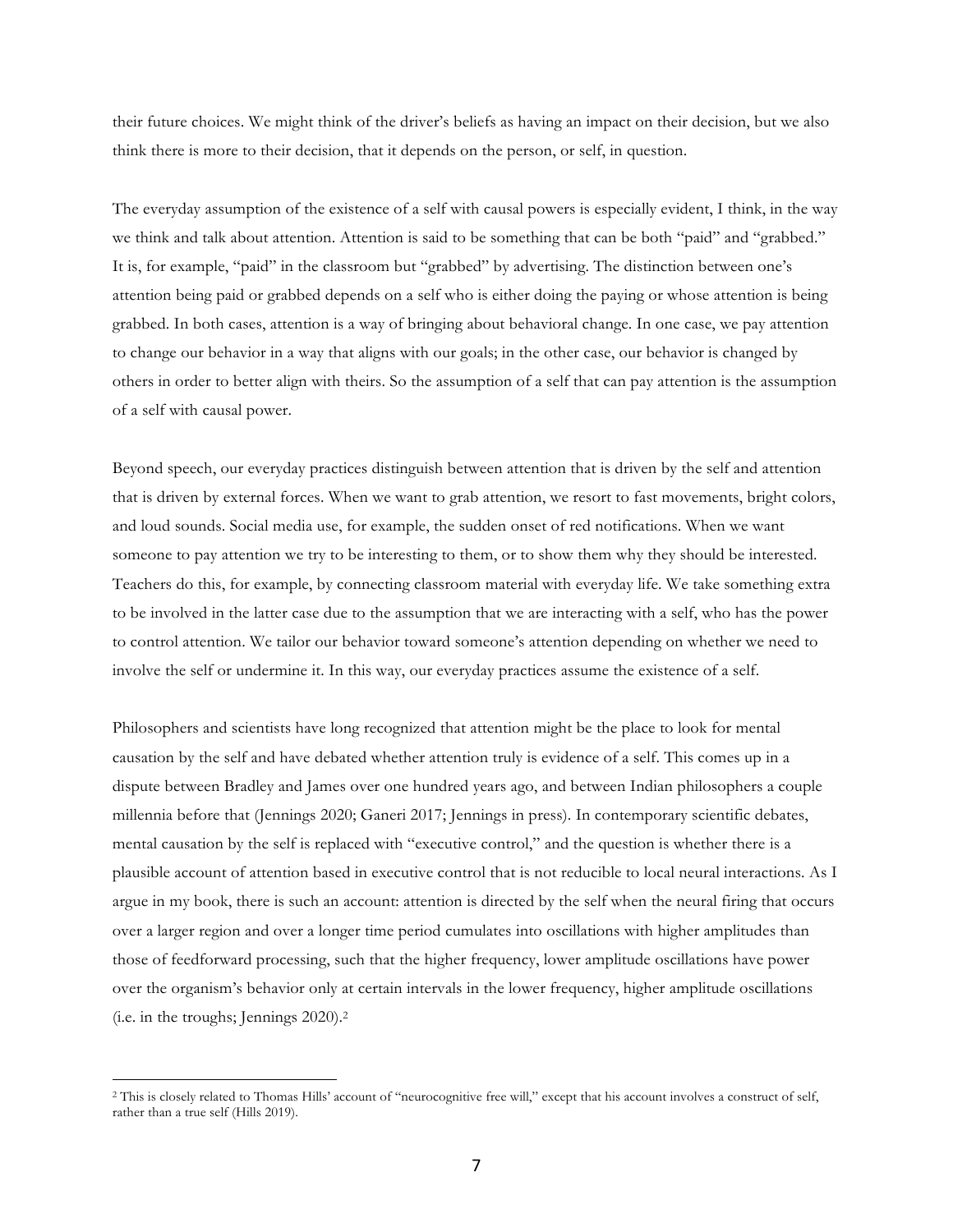To draw out this idea a bit more, my view is that when attention benefits from executive control that this is best explained by a whole-brain phenomenon. This aspect of attention is typically picked out by feedback from the deeper layers of the prefrontal cortex, which requires a delayed response (Connor, et al. 2004; Lakatos, et al. 2005; Wilken, et al. 2009; Baluch and Itti 2011). This delayed response allows for input from a broader spatio-temporal range of neural activity: more areas of the brain, covering a larger spatial area, and over a longer time span. Due to the scale-free relationship between neural oscillations that maintains smaller amplitudes for higher frequencies, a process that allows for input from a broader spatio-temporal range of neural activity will correspond with neural oscillations of larger amplitudes (see, e.g., Buzsáki & Draguhn 2004). This then allows for such a process to control local, feedforward processing. That is, local feedforward processing would not be able to have an impact on behavior unless it occurred at certain time intervals, due to the larger amplitude of the feedback oscillations (Lakatos, et al. 2008). In fact, when attention benefits from executive control it has been found to correspond with lower frequency oscillations (Buschman and Miller 2007).

The self corresponds, in this picture, to the pattern of wave activity that occurs for longer intervals and larger regions of the brain, sometimes called "global" brain activity. I see this pattern as comprised of the tendencies and interests of the organism. Insofar as this pattern is responsible for the direction of attention, I call it the "subject of attention." I think that this understanding of the self can satisfy the assumptions of our everyday practices, described above.

If the subject of attention corresponds with the whole-brain pattern of wave activity, one might wonder how it has control over local neural processing. It might seem absurd, or even paradoxical, to claim that something can have control over itself in this way. Yet, I think we can make sense of this using some conceptual tools developed by others, such as *machretic determination* and *contextual emergence*. These tools differentiate the view on offer from the circular causation of strong emergence and the causal collapse of weak emergence, as I explain below.

*Contextual emergence* is a concept developed by Harald Atmanspacher (2007), who contrasts it with forms of emergence that rely on supervenience. Supervenience is a relationship between a whole and its parts such that changes in the whole depend on changes in its parts. One might thus think of any causal power of the whole as being driven by the parts. Contextual emergence is a case of a whole with causal power that is not reducible to its parts, a denial of supervenience.

Atmanspacher situates contextual emergence as in between a "weak" emergence view, in which a whole merely appears to have properties that go beyond those of its parts, and a "strong" emergence view, in which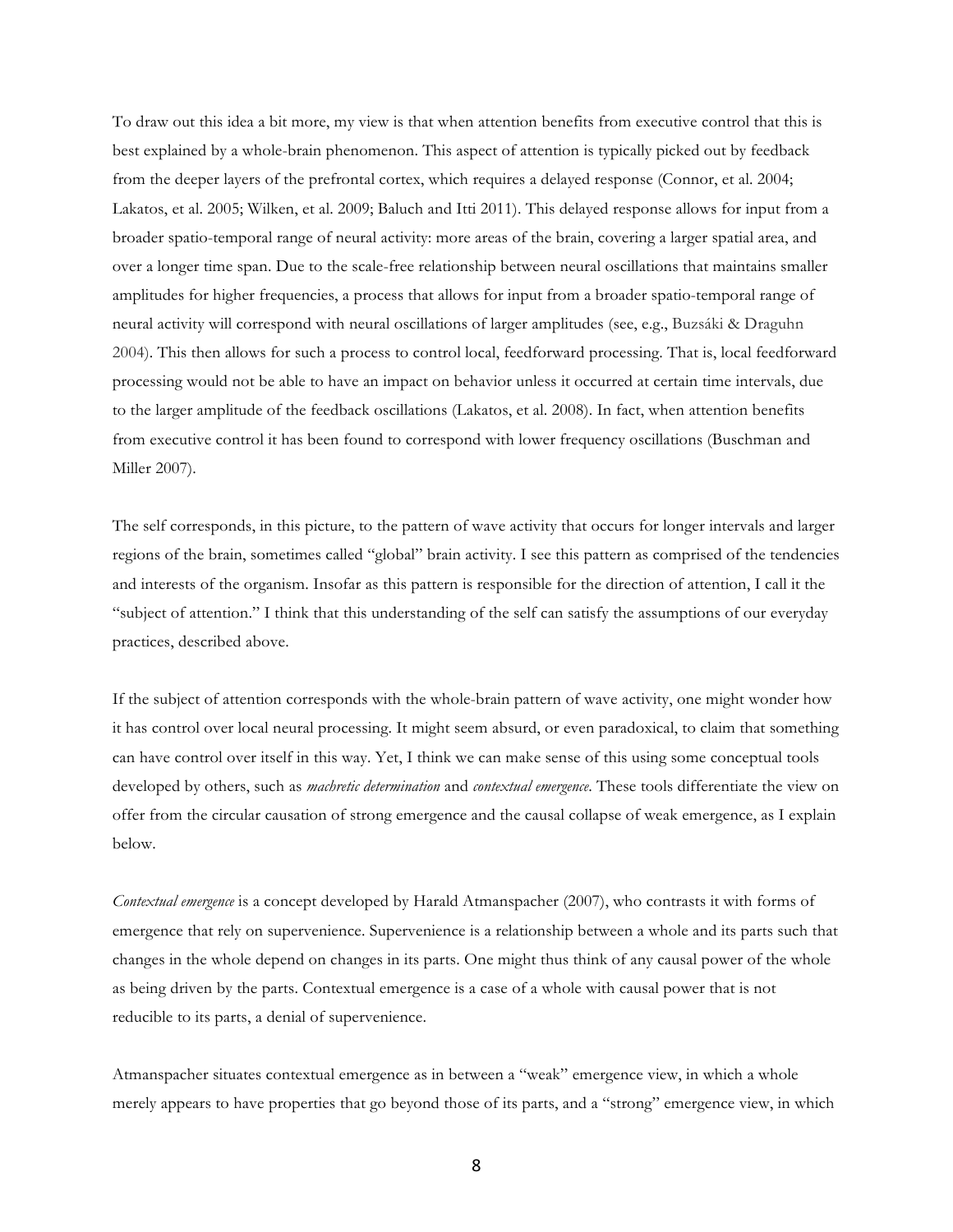the parts are neither necessary nor sufficient for the whole that emerges from them. Both strong and weak emergence have been argued to have significant philosophical problems. In the case of strong emergence, the main problem is that it seems to rely on a form of causation that is circular, such that the parts bring about the whole that causes changes to its parts. In the case of weak emergence, the main problem is that any causal power is reducible to the parts, and so the whole seems metaphysically unnecessary (see the discussion on Kim, below). In contextual emergence, the parts are necessary for the whole that emerges from them, but not sufficient, since emergence only occurs in a particular context.

Similarly, in my view, the self is the sort of thing that relies on context. The self is a set of interests, or tendencies to seek out and respond to stimuli in a particular sort of way. Only embodied beings have interests. Thus, it makes sense to suppose the context necessary for the self to be the body. After all, the body is necessary to provide the stimuli that interests govern, and the body has limitations that make governance necessary. But I think it is this last thing, in particular, that is required for the emergence of the self: the constraints faced by a body in a world of its approximate spatio-temporal scale. Only in such a scenario would you have a self, or a set of interests with its own causal power.

In this way of thinking, the parts of the self are the parts of the pattern of neural oscillations, or individual neural oscillations that correspond with individual interests. So a particular pattern of neural oscillations is necessary for the self, but that pattern is not sufficient for the self. To bring about something with its own causal power, like a self, the pattern of neural oscillations must be part of a body; the self exists only so long as there is a body with constraints that the self can serve. The self thus does not supervene on these neural oscillations but is nonetheless intimately connected to them.

The self, in my view, is a solution to the problem of conflicting interests—when two or more interests, or tendencies to seek out and respond to stimuli in a particular way, come into conflict, the self is what resolves that conflict for the good of the organism (see Jennings 2017). The self is, in this picture, the set of all interests, or tendencies to seek out and respond in a particular way to stimuli. So the resolution of conflict occurs through a weighing of all interests or tendencies, such that one is supported at the expense of the other because it is a better fit with the rest. We can understand this process through the concept of machretic determination.

*Machretic determination* was developed by Carl Gillett (2016) to explain how an emergent entity might control its parts in a non-causal way. Specifically, an emergent entity might determine the contribution of its parts insofar as the parts are only able to make that contribution if they are brought into a relationship that allows for a new property at the level of the emergent entity. So the emergent entity does not cause the parts to have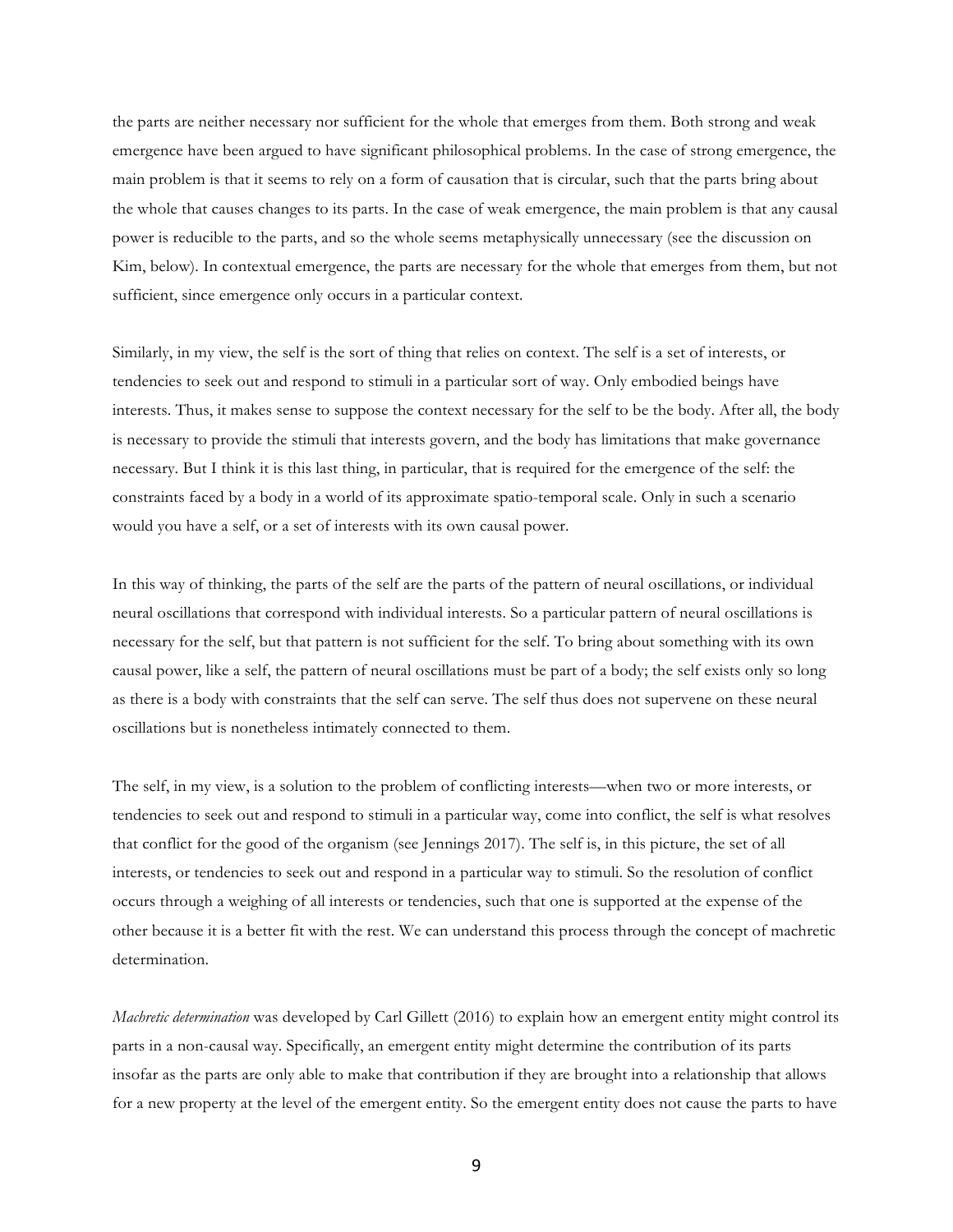that relationship, but the emergent entity can control the parts by determining that they will only be part of an emergent entity if they have that relationship. Gillett encourages us to think of the directional forces of parts that must all be lined up in a particular way to get a new, larger force at the level of the whole. Thus, the parts make up that larger force only when lined up in that way, and so the whole "controls" the contributions of its parts.

Applying this to the view of self on offer, I consider the self to have power insofar as it resolves the conflicts between its component interests. Those interests are thus only part of the self insofar as they "line up" with one another—the self "machretically determines" the contributions of its component interests. This need not be seen as a causal power, since the self need not have causal power over its parts to determine which parts are component parts. Yet, this control can be a way for the self to exert causal power: by controlling its parts, the self alters the landscape of neural activity, and by altering the landscape of neural activity, the self alters bodily responses to stimuli. The self thus has causal power over the body through machretic determination over its parts. (I discuss this view at greater length in Jennings 2020.)

That a self with causal power is responsible for resolving conflicting interests through attention is implied, I think, by our everyday understanding of the self and attention. In this way my approach is one of practical realism with respect to the self. Further, it is a more basic practical realism than Baker's since beliefs are held by persons or selves. Yet Baker's own view of the self was somewhat different, as I will explain in the next section.

## **5. Baker's "self" and property constitution**

In putting forward his illusion view of the self, Metzinger cites Baker as inspiration (Metzinger 2004, 395). Baker had, several years prior, argued that the existence of a first-person perspective challenges reductive materialism (Baker 1998). To answer this challenge, Metzinger provided a reductive materialist account of the first-person perspective, which Baker called "the most comprehensive theory of the first-person perspective that I know of" (Baker 2007, 204). Yet Baker goes on to argue that his illusion view is incoherent, in part because the illusion would have to be held by something, such as a subject (recall Metzinger's claim that "there is no one *whose* illusion the self could be…"). Further, in her view, the "experience of being a conscious subject is evidence that I am a subject, and this evidence overwhelms any possible evidence that I may have for any scientific theory to the contrary" (Baker 2007, 221). That is, much like Moore's two hands, Moore's certainty of which cannot be undermined by something of which he is less certain, Baker's certainty of being a subject cannot be undermined by the commitment to reductive materialism, or other positions of which she has less certainty (Moore 1939).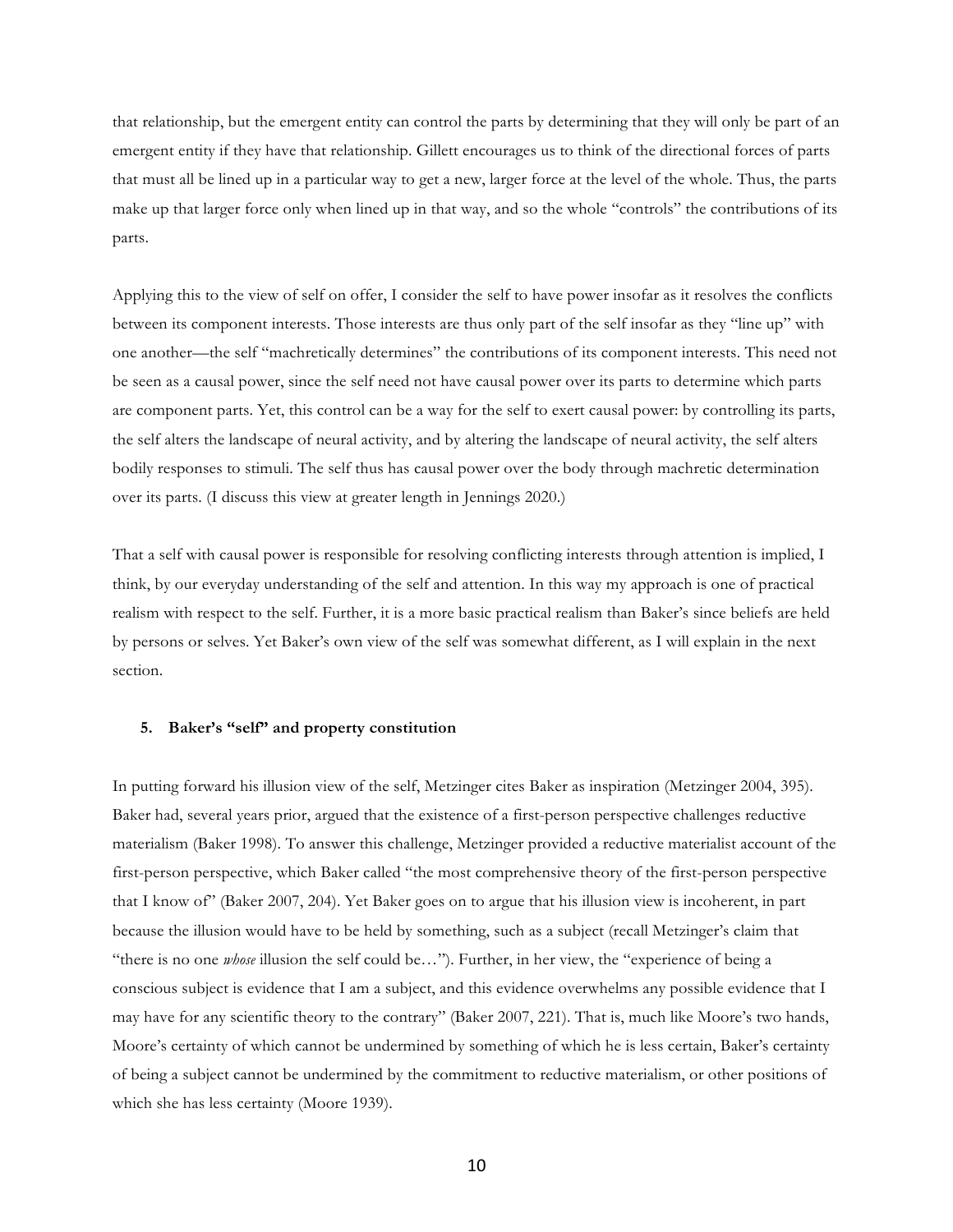Baker's way of talking about the subject is, again, through the notion of a first-person perspective. As she sees it, a weak first-person perspective is one in which experience is perspectival, but a strong first-person perspective is one that is also conceptualized as such, and it is the latter that is essential to being a person. In Baker's view, the first-person perspective is *relational*, much like beliefs, which is why it doesn't fit well with reductive materialism: it is "a perspective from which one thinks of oneself as an individual facing a world, as a subject distinct from everything else" (Baker 2007, 203). Her view is thus also externalist, in that a firstperson perspective would not exist without objects or persons apart from the subject.

One distinction between Baker's view and my own is that she does not think a first-person perspective requires a self: "the idea of a self is much richer than the idea of a first-person perspective. A self is the locus of personal integrity and coherence, but such a self is not required for a first-person perspective" (Baker 1998, 342). She uses the example of someone with brain damage trying to discover who they are, which she describes as a case of first-person perspective without a "coherent and comprehensive" self. As I say above, a self might be more or less unified, and a relative lack of unity may not point to the absence of self. Further, the example in question appears to pertain to an absence of memory and one's conception of self, and not necessarily an absence of *self*. In fact, Baker closes that passage by claiming that a first-person perspective is necessary, but not sufficient, for "an idea of a self." As I said in response to the Wegner and Wheatley experiment, we should separate the self from any construct, model, or idea of the self. In my view, a construct, model, or idea of the self is based on an actual self, and it aids us in recognizing the impact of our own self on our behavior, as well as the impact of other selves on their behavior.

Baker has a similar view in the vicinity regarding persons, which, for her, are necessarily embodied: "When I deny that there are selves, what I deny is that the bearers of psychological properties are proper parts of persons or animals" (Baker 2016, 14). (Recall also her earlier claim: "belief is a global state of a whole person, not of any proper part of the person.") Given that my own, brain-based account of the self also requires constraints at the level of the body, it might be difficult to find light between our views. Yet, I essentially base the self in the brain, seeing it as constituted by patterns of brain activity, whereas Baker sees a person as constituted by the body. So Baker and I diverge on certain points, while sharing some important commitments.

The most central of those commitments is to non-reductive materialism. As Baker makes clear, she finds the existence of a first-person perspective to challenge reductive naturalism. She urges us to embrace nonreductive materialism, in its stead. She helpfully demonstrates in a book chapter on the topic how such a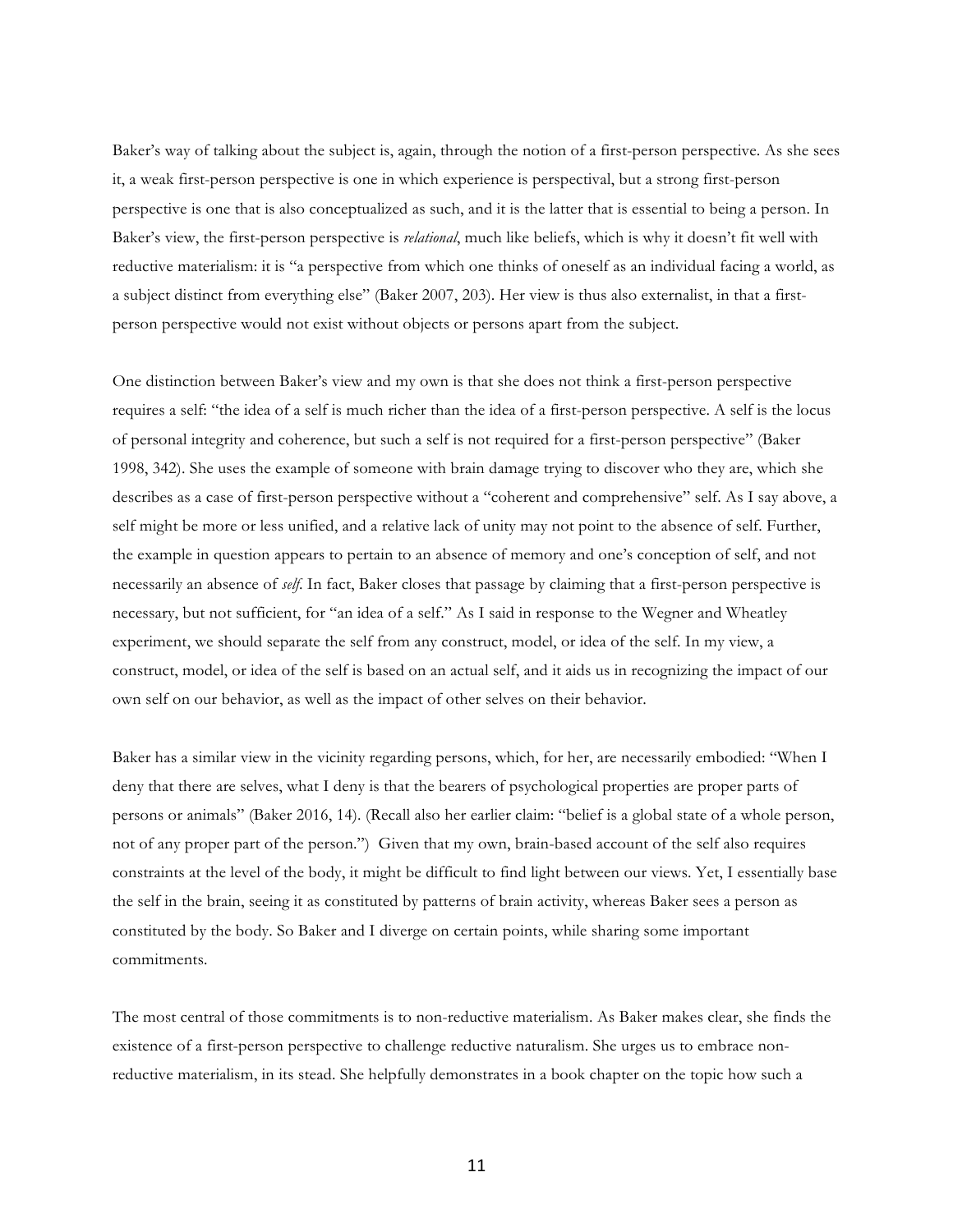perspective might establish the possibility for mental causation, against Kim's influential arguments to the contrary (Baker 2009; Kim 2009).

Kim argues that we have to choose between a reductive physicalist account of the mind and a dualist account, since a supervenience-based account is untenable (see, e.g., Kim 2009). He claims that a supervenience-based account is untenable because mental causation, as distinct from physical causation, is untenable. Without causal power over the physical, the supervening entity either collapses into a reductive physical one or is relegated to the role of Huxley's whistle: an epiphenomenon, separate from the physical without influencing it (Huxley 1874). Mental causation is untenable due to the causal closure of the physical, or the view that all physical events have a sufficient physical cause. Since all physical events have a sufficient physical cause, any additional mental cause would result in overdetermination of physical events, which Kim rules out as absurd given the required number of such events.

While Kim's argument may be used against supervenience-based accounts, I have argued so far for a different perspective on the mind. In this perspective, the emergent self does not supervene on its microphysical basis. Kim seems to have been unaware of this possibility, claiming that all accounts of emergence are forms of supervenience. For this reason, Kim's argument fails. Baker was the first, I believe, to make this point.

According to Baker, Kim's argument depends on at least one false supposition (Baker 2009). That is, Kim supposes that if the mental is not reducible to its microphysical basis and yet has causal power over, say, other mental events, then it must do so through *downward causation*. This is because the mental event in question must itself have a microphysical basis it supervenes over, so to change the mental event the mental would have to change the event's microphysical basis, thus requiring downward causation from the mental to this microphysical basis. As I argue above, contextual emergence does not rely on supervenience, so this inference does not hold. Baker uses the language of "property constitution" to make the point: "A property's constituter on a given occasion may be a proper part of a supervenience base for the property, but the constituting instance…does not suffice for the constituted instance" (Baker 2009, 121). Certain circumstances are necessary to bring about the emergent property, just as a certain context is necessary in contextual emergence.

Yet, as Baker also points out, this may only be a denial of *local* supervenience; *global* supervenience may yet hold. This is, in fact, what allows Baker to hold onto the causal closure of the physical. That is, it may be that all cause and effect within the physical world is contained, while the causes and effects regarding a particular object within that world are not: "The supervenience base will be very broad—too broad to be specified or to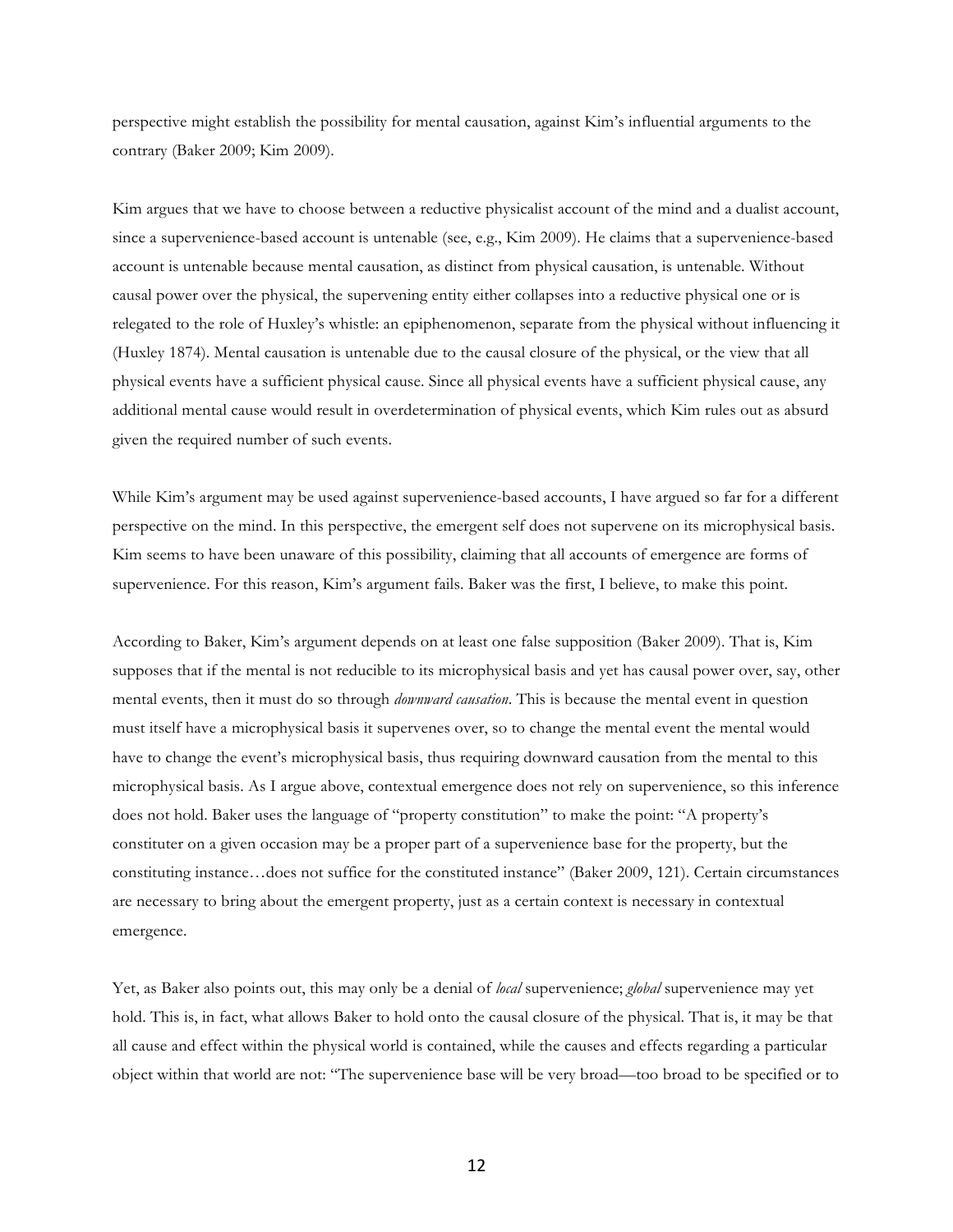be useful in explanation—but it will be metaphysically sufficient for the constituted property instance" (Baker 2009, 123).

In the same vein, the subject of attention might be thought to deny local, but not global supervenience, countering Kim's argument that an emergent entity could not have causal power so long as we accept the causal closure of the physical. The subject of attention could be an emergent entity with causal power without violating that principle, in line with Baker's reasoning. In my view, this is further support for a stance of practical realism regarding the self, or the subject of attention.

## **6. Conclusion**

I have argued for the existence of a self, or a brain-based subject of attention, to counter a skeptical position with regard to the self—the illusion view. Baker found herself in the vicinity of this view, denying the existence of a self while embracing the existence of persons and their first-person perspectives. Yet our views are closely aligned. We each embrace non-reductive materialism, finding persons or selves to depend on bodies in a world. For Baker, persons are constituted by bodies, whereas I see selves as constituted by brain activity. Baker nonetheless joins me in resisting those, like Metzinger and Dennett, who deny the existence of a self, calling it an illusion.

Against the illusion view, I have proposed that we use Baker's earlier work, on practical realism, to support the existence of a substantive self. While Baker used practical realism to support her account of beliefs, I see the self as more fundamental than beliefs, since beliefs are held by persons or selves. Further, the same argumentative tactics used by Baker in favor of beliefs can support the self: the existence of a self is assumed in our everyday interactions with others. Thus, we should not reject the self simply because we do not yet have a scientific understanding of the phenomenon. Instead, we should see its use in everyday life as evidence for its existence. This, together with brain evidence as to the causal power of the self over attention, should be enough to stymie such skepticism, at least for now.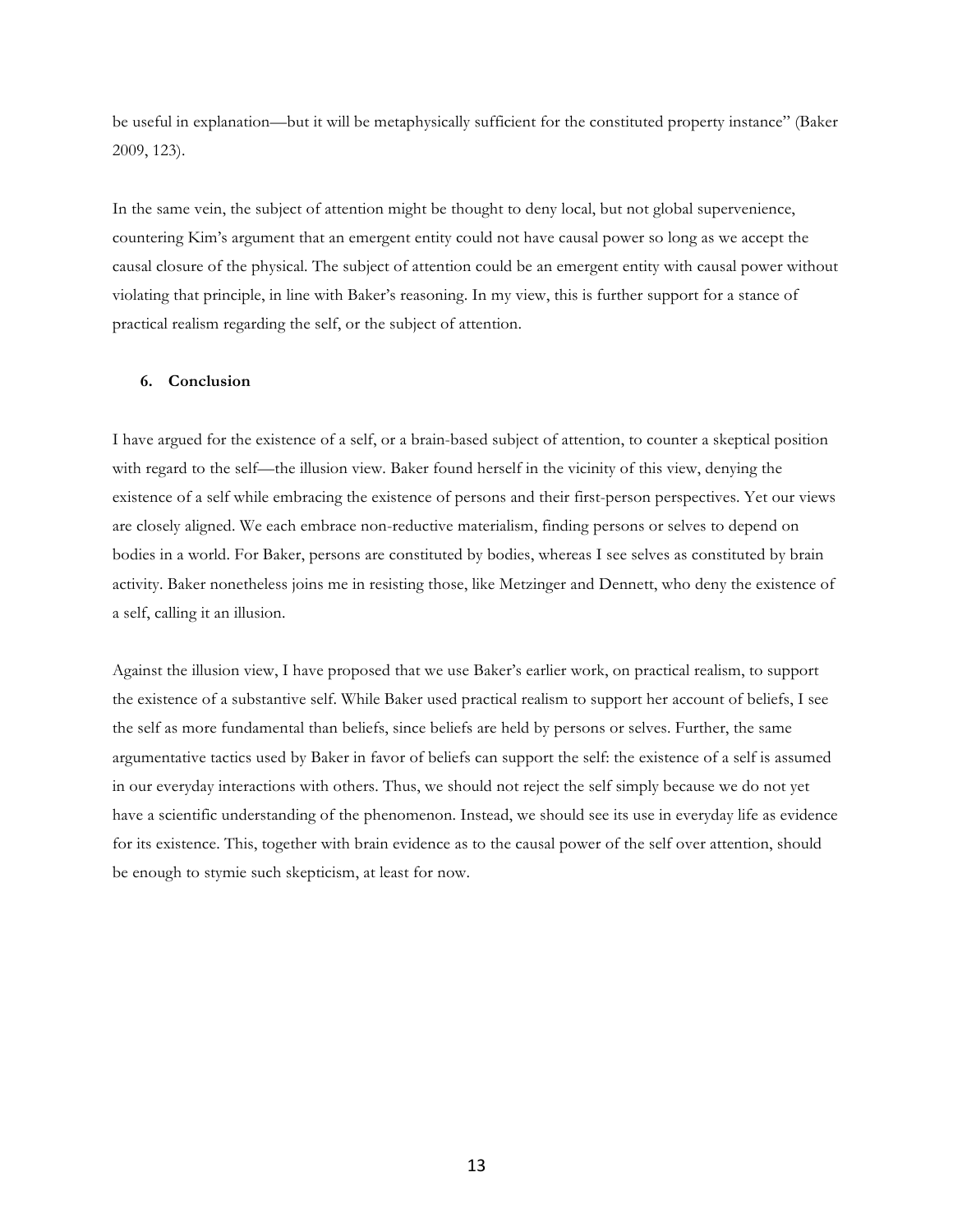## **References**

Atmanspacher, H. (2007). Contextual emergence from physics to cognitive neuroscience. *Journal of Consciousness Studies*, *14*(1-2), 18-36.

Baluch, F. and Itti, L. (2011). Mechanisms of top-down attention. *Trends in Neurosciences*, 34(4):210–24.

Baker, L. R. (1995). *Explaining Attitudes: A Practical Approach to the Mind*. Cambridge University Press.

Baker, L. R. (1998). The first-person perspective: a test for naturalism. *American Philosophical Quarterly*, 35(4).

Baker, L. R. (2007). Naturalism and the first-person perspective. In: Gasser, G. (ed.) *How Successful is Naturalism?* Ontos-Verlag.

Baker, L. R. (2009). Non-reductive materialism. In: McLaughlin, B., Beckermann, A., & Walter, S. (eds.) *The Oxford Handbook of Philosophy of Mind*. Clarendon Press.

Baker, L. R. (2016). Making sense of ourselves: self-narratives and personal identity. *Phenomenology and the Cognitive Sciences*, 15(1), 7-15.

Buschman, T. J. and Miller, E. K. (2007). Top-down versus bottom-up control of attention in the prefrontal and posterior parietal cortices. *Science*, 315(5820):1860–2.

Buzsáki, G., & Draguhn, A. (2004). Neuronal oscillations in cortical networks. *Science*, 304(5679), 1926-1929.

Connor, C. E., Egeth, H. E., and Yantis, S. (2004). Visual attention: Bottom-up versus top-down. *Current Biology*, 14(19):R850–2.

Dennett, Daniel C. (1992) The self as a center of narrative gravity. In: F. Kessel, P. Cole and D. Johnson (eds.) *Self and Consciousness: Multiple Perspectives*. Hillsdale, NJ: Erlbaum.

Ganeri, Jonardon (2017). *Attention, Not Self*. Oxford University Press.

Gillett, C. (2016). *Reduction and Emergence in Science and Philosophy*. Cambridge University Press.

Hills, T. T. (2019). Neurocognitive free will. *Proceedings of the Royal Society B*, 286(1908), 20190510.

Huxley, T. H. (1874). On the hypothesis that animals are automata, and its history.

Jennings, C. D. (2012). The subject of attention. *Synthese*, 189(3), 535-554.

Jennings, C. D. (2017). I attend, therefore I am. *Aeon.* Retrieved from: https://aeon.co/essays/what-is-theself-if-not-that-which-pays-attention

Jennings, C. D. (2020). *The Attending Mind.* Cambridge University Press.

Jennings, C. D. (in press). Too much attention, too little self? *Philosophy and Phenomenological Research*.

Kim, J. (2009). Mental causation. In: McLaughlin, B., Beckermann, A., & Walter, S. (eds.) *The Oxford* 

*Handbook of Philosophy of Mind*. Clarendon Press.